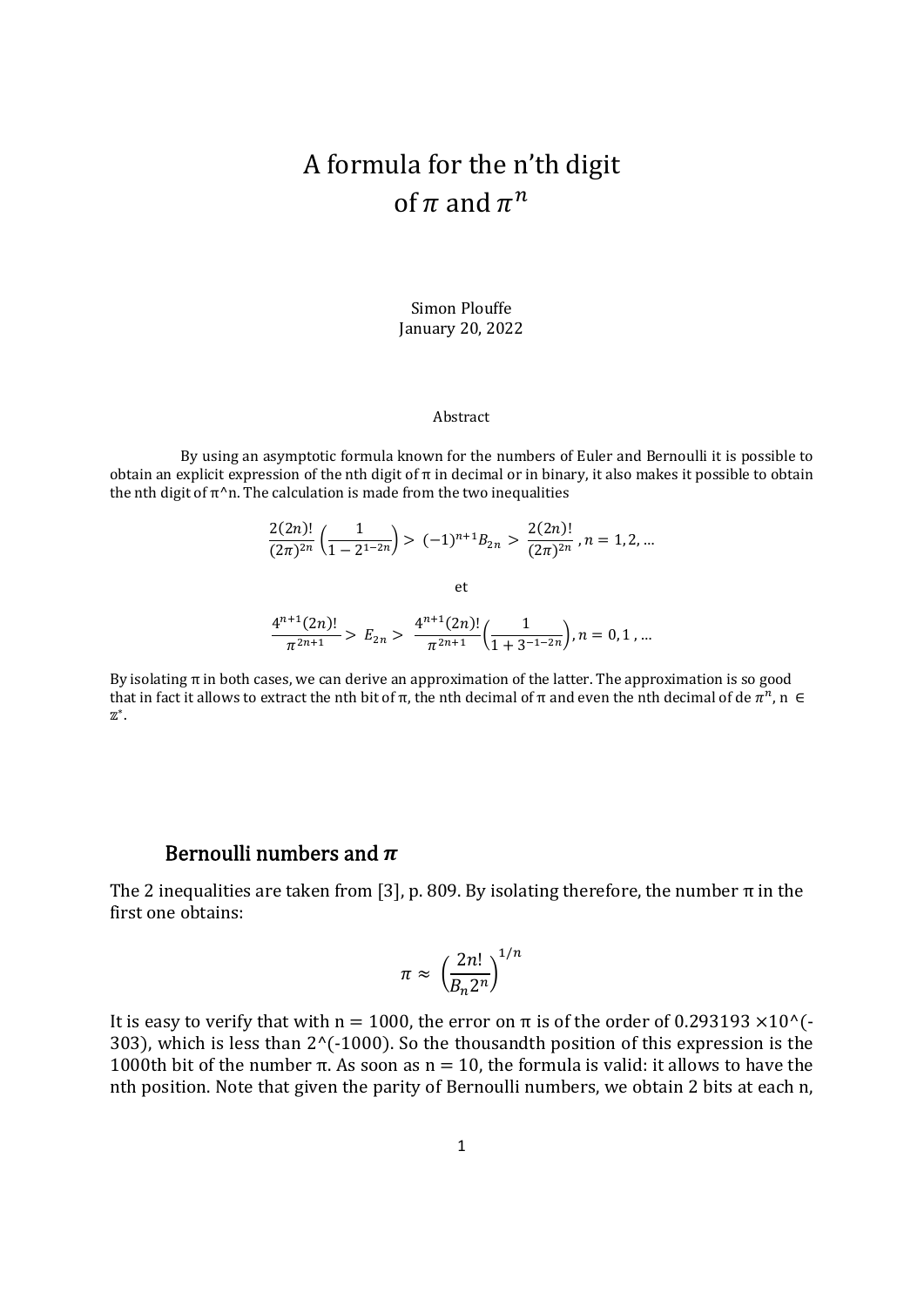that of rand n and that of rank n-1. This is valid from 10 because Bernoulli numbers are a little chaotic when n is small, the rapid growth of these numbers is felt from  $n = 12$ . The good question that comes next is: is it possible to calculate the nth decimal place? The answer is actually yes. Here's how.

Given the known relationship with the Zeta function, it is possible to stretch the formula by adding enough terms to it to have an error of less than  $10^{\circ}$ (-n). In the book of Abramowitz and Stegun [3] precisely in the same chapter we have the formula

$$
\zeta(2n) = \frac{(2\pi)^{2n}}{2(2n)!} |B_{2n}|
$$

As we know,  $\zeta(2n)$  can be represented as an infinite product due to Euler, by carefully taking the first 4 terms we therefore add them to our expression to have:

$$
\pi \approx \left(\frac{2n!}{B_n 2^n \left(1 - \frac{1}{2^n}\right) \left(1 - \frac{1}{3^n}\right) \left(1 - \frac{1}{5^n}\right) \left(1 - \frac{1}{7^n}\right)}\right)^{1/n}
$$

Knowing that the next term would be  $(1-1/11^n)$  this assures us that the error committed will be less than  $10^{6}$ -n). Indeed, by checking with n = 1000 (and even 10000) we find an error of the order of 0.1271934403  $\times$  10^(-1043). We conclude that for each n in the expression it seems possible to obtain the nth decimal of the number π. The difficulty is then to be able to calculate B\_2n when n is large. The current record for Bernoulli numbers is 100 million. So, we can calculate the 100,000,000th decimal of  $π$ with this process. Note that the calculation of Bernoulli numbers can be done in several ways, one of which requires knowing π with good precision. Until 2002, the Bernoulli calculation record used precisely this formula and some values of the series for  $Zeta(n)$ , see [5] on this subject. Currently, the calculation uses properties of congruences and the Chinese remainder theorem.

The formula is precise enough to get even more if we raise to the power n. In fact we will have

$$
\pi^{n} \approx \left(\frac{2n!}{B_{n}2^{n}\left(1-\frac{1}{2^{n}}\right)\left(1-\frac{1}{3^{n}}\right)\left(1-\frac{1}{5^{n}}\right)\left(1-\frac{1}{7^{n}}\right)}\right)
$$

By checking with  $n = 1000$  we obtain the first 1000 valid digits of  $\pi^{\wedge}1000$ , so the 1000th position if we want. To get the 1000th position of x, just calculate position(n, x) =  $[10 \{10^n x\}]$ 

 $\lceil \cdot \rceil$  and  $\lceil \cdot \rceil$  being the integer and fractional parts. If calculating  $\pi^h$ n, the formula must be converted to treat the number as a string.

### Euler numbers and  $\pi$

We take the expression of the book of A & S page 809, we isolate  $\pi$  and we obtain: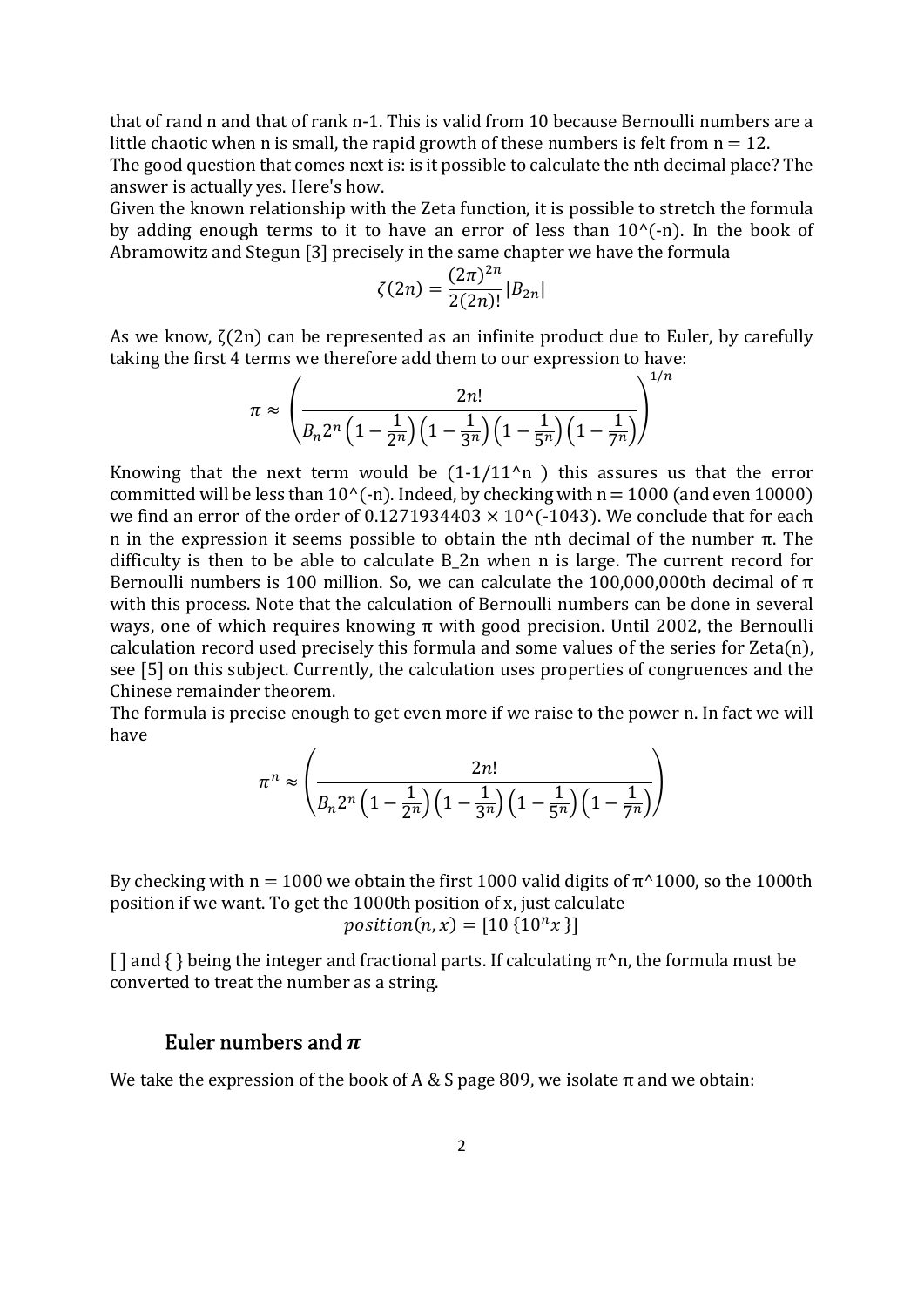$$
\pi \approx \left(\frac{(2n)! \, 2^{2n+2}}{E_{2n}}\right)^{1/(2n+1)}
$$

Here the E 2n are the positive Euler numbers obtained by the series expansion of 1/cos (x). It is easy to verify that with  $n = 1000$  we obtain a precision of 957 decimal digits. But knowing the error made and the first formula, we can deduce that this error is proportional to  $9^{\circ}$  (-1000). So, we can say that in base 8 the expression gives the nth digit of π in octal, a fortiori in binary.

To go further as with the Bernoulli numbers, it is enough to add only 1 term to have an error lower than  $10^{\circ}$  (-n). Which gives us

$$
\pi \approx \left(\frac{(2n)! \, 2^{2n+2}}{E_{2n}} \left(1 - \frac{1}{3^{2n+1}}\right)\right)^{1/(2n+1)}
$$

And if we check with  $n >> 1$ , for  $n = 1000$  we have here an error on  $\pi$  of the order of 10<sup>^</sup>(-1198), so the nth decimal of  $\pi$  can be calculated with the formula using the position function  $(n,x)$ .

To get the nth digit in base 10 of  $\pi^{\wedge}$ n using Euler numbers, we add terms until the error is smaller than 10^(-n). We have to take more terms here since the powers of π take us away from the decimal point. So we finally have the following formula

$$
\pi^{2n+1} \approx \frac{(2n)! \, 2^{2n+2}}{E_{2n}} \bigg( 1 - \frac{1}{3^{2n+1}} \bigg) \bigg( 1 + \frac{1}{5^{2n+1}} \bigg) \bigg( 1 - \frac{1}{7^{2n+1}} \bigg) \bigg( 1 - \frac{1}{9^{2n+1}} \bigg)
$$

For  $1/$  π, in base 10 still with Euler, we can simply invert

$$
\frac{1}{\pi} = \left(\frac{E_{2n}}{(2n)! \, 2^{2n+2}} \left(1 - \frac{1}{3^{2n+1}}\right)\right)^{1/(2n+1)}
$$

It therefore makes it possible to obtain the nth decimal of  $1/\pi$  in base 10. The scope of this formula is limited by the ability to evaluate E\_2n . With an Intel icore 9900K clocked at 5 ghz, I managed without too much difficulty to calculate E  $(2,300,000)$ . So position 2,300,000 can be calculated by this process.

In the end, we can therefore calculate the nth decimal digit of  $\pi$  and  $\pi^n$ .

#### Real calculation of all the digits of  $\pi$

The process would go further by calculating all the figures. Indeed, by pushing the formula with many more terms, we quite easily reach a few million digits, but the speed of convergence is not geometric, it is polynomial even if the degree is very high. If we take the largest known value of B 2n  $(100 \text{ million})$ , we will therefore have the series (or product if we take the Euler product) as follows .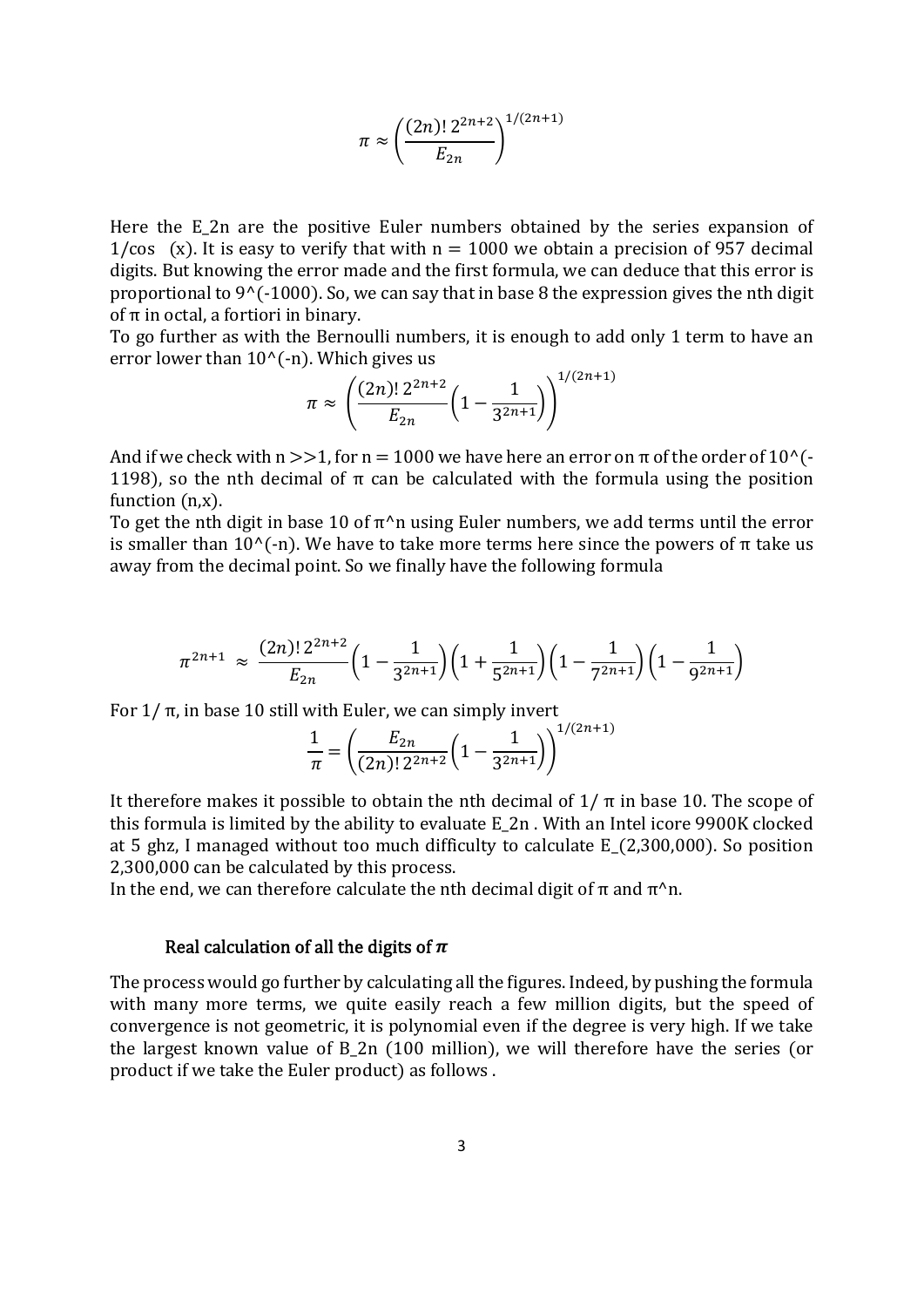$$
\left(\frac{2n!}{B_n 2^n \left(1 - \frac{1}{2^n}\right) \left(1 - \frac{1}{3^n}\right) \left(1 - \frac{1}{5^n}\right) \left(1 - \frac{1}{7^n}\right) \dots}\right)^{1/n}
$$

So, with  $n = 100$  million, and even if we take 1000 billion terms, we will have at best 1.2 billion digits of precision (1000 billion =  $10^{\circ}12$ ) so 12 digits only. This is a lot but little compared to the 62,000 billion digits obtained recently with the Chudnovsky formula, the latter has a convergence speed which is geometric, of the order of 14 decimal digits per term.